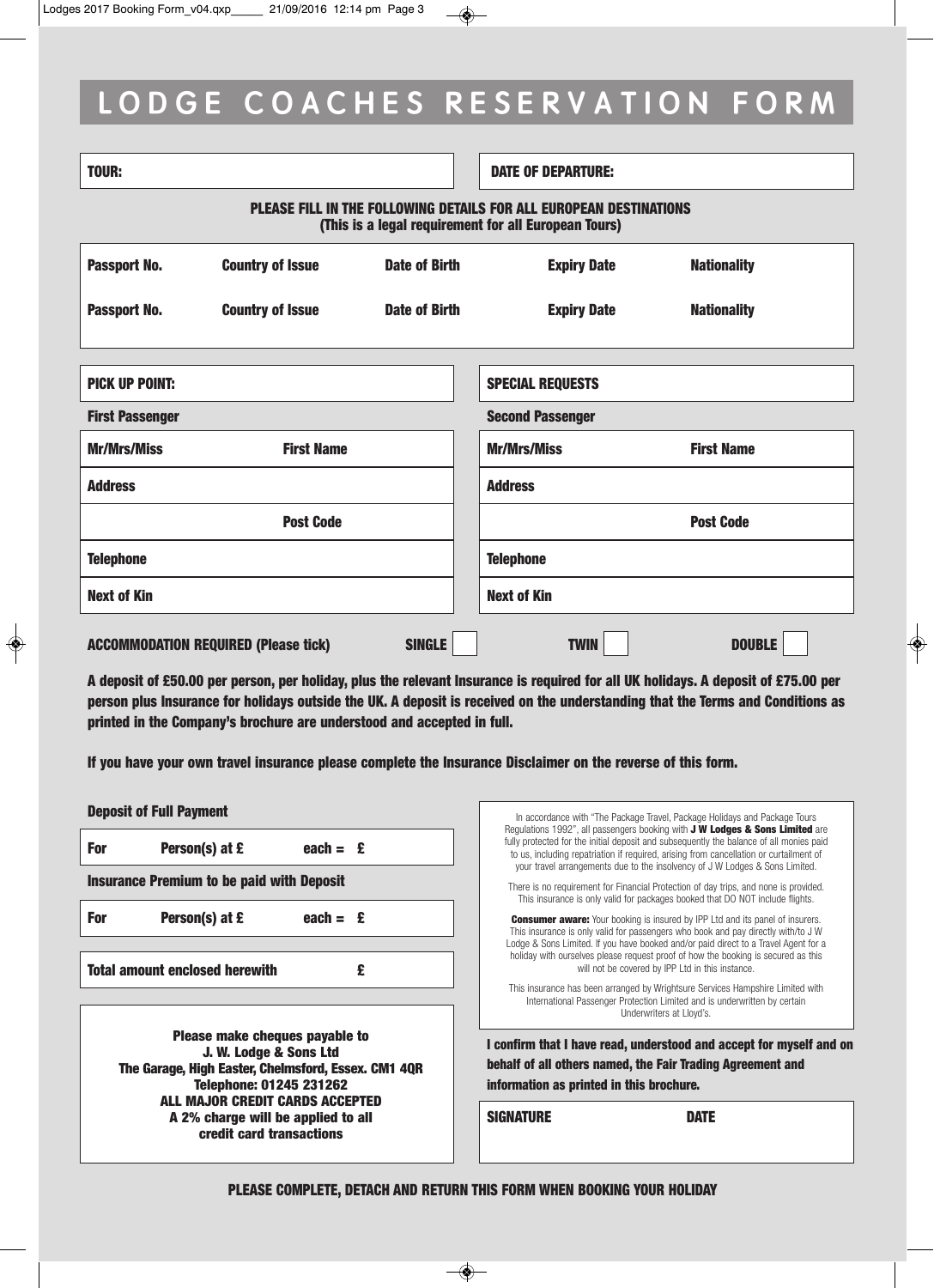# IMPORTANT INSURANCE DISCLAIMER

I acknowledge that a member of your staff has explained to me the importance of having adequate insurance cover in respect of my holiday booking overleaf and details of the insurance plan you are able to offer has been explained to me.

## **For UK holidays please complete A or B as appropriate. For European holidays insurance is mandatory and if you are not purchasing our insurance you MUST give details of your insurance at A below.**

A) I have decided to make my own insurance arrangements for those individuals whose names appear on the booking form. I therefore agree to indemnify your company against any expense, which anyone in my party may incur as a result of having inadequate insurance protection with effect from today.

Name of alternative insurance company....................................................................

Policy No .................................................................................................................

Name of emergency assistance company..................................................................

Telephone no ...........................................................................................................

Signature.................................................................................................................

B) I have decided not to effect insurance cover for the holiday detailed overleaf and I therefore agree to indemnify your company against any expense which anyone in my party may incur as a result of having inadequate insurance protection with effect from today.

Signature.................................................................................................................

 $\sqrt{I/I}$ 

J W Lodge & Sons Ltd The Garage, High Easter, Chelmsford, Essex CM1 4QR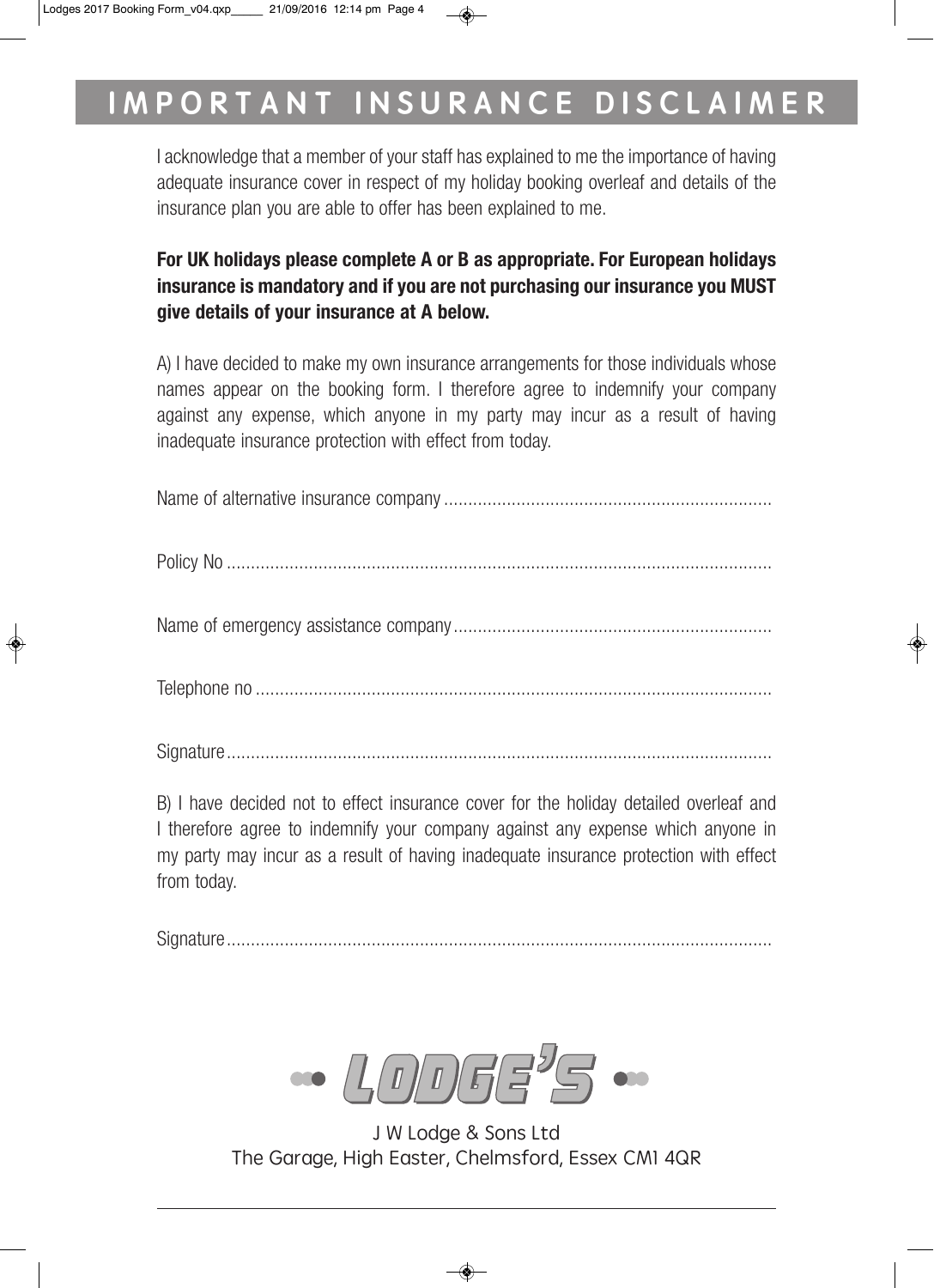## **B O O K I N G T E R M S & C O N D I T I O N S**

### LODGE COACHES – Fair Trading Agreement

1. YOU PAY A DEPOSIT. When you make your booking you must complete a booking form, accepting on behalf of all your party the terms of the Fair Trading Agreement, and pay a deposit of  $-$  (a) £75.00 per person on all United Kingdom coach holidays; (b) £60.00 per person on all holidays outside the United Kingdom. All monies paid to Lodge Coaches are held by him/her on your behalf until you receive our confirmation.

**2. YOU PAY THE BALANCE.** The balance of the fare must be paid via the office at which you made your booking, at least eight weeks before the holiday departure date. If you book within the applicable balance due period you must pay the full holiday cost at the time of booking. If the balance is not paid in time, we reserve the right to cancel your holiday, retain your deposit, and apply cancellation charges set out in Paragraph 4 'If you Cancel Your Holiday.'

3. **IF YOU CHANGE YOUR BOOKING.** If, after our confirmation has **1**. been issued, you wish to change to another of our 2013 holidays, or change departure date, we will do our utmost to make the changes, provided that written notification is received at our offices from the person who signed the Booking Form, not later than the date on which the balance of the original holiday cost was due for payment. This must be accompanied by a payment of £20 to cover administration costs. Any alteration by you made later than the original balance date will be treated as a cancellation of the original booking and will be subject to the cancellation charge set out below. Other alterations such as the addition of requests or change of pick-up point that require a reconfirmation to be issued must be notified and accompanied by a payment of £10 to cover administration costs.

**4. IF YOU CANCEL YOUR HOLIDAY.** You, or any members of your party may cancel your holiday at any time provided that the cancellation is made by the person signing the booking form and is communicated to us in writing via the office at which you made your booking. As this incurs administration costs we will retain your deposit and, in addition, apply cancellation charges up to the maximum shown below:- Period before departure within which written cancellation is received. Amount of cancellation charge shown as % of holiday price prior to 42 days before departure, deposit only.

 $28-42$  days =  $30\%$  14-27 days =  $45\%$  7-13 days =  $60\%$  7-13 days =  $1.6$  days =  $100\%$ 1-6 days  $= 100%$ 

**IF YOU HAVE A COMPLAINT.** If you have a problem during your holiday, please inform your Tour Manager or the relevant supplier/resort representative immediately who will endeavour to put things right. If your complaint cannot be completely resolved locally, you must complete a report form which can be obtained from your Tour Manager or local representative. Please follow this up within 14 days of your return home by writing to us, Lodge Coaches, The Garage, High Easter, Chelmsford, Essex CM1 4QR giving your original booking reference number and all other relevant information. It is therefore a condition of this contract that you communicate any problem to the supplier of the services in question AND to our representative whilst in resort and obtain a written report form. If you fail to follow this simple procedure we cannot accept responsibility as we have been deprived of the opportunity to investigate and rectify the problem.

**STATUTORY AUTHORITIES.** This brochure is issued subject to applicable Acts of Parliament and Government Regulations and The Company reserved the right to modify itineraries to conform with requests from the competent authorities in the United Kingdom and any other sovereign state through which the tours run.

**7. CONDITIONS OF CARRIAGE.** When you travel on an aircraft, train or ship, the terms of carriage of that carrier apply and are subject to National and International conditions which may limit or exclude liability. Your contract made under the terms of the Fair Trading Agreement is subject to English (Scottish) law and jurisdiction. Some coach journeys are operated by vehicles other than those owned by Lodge Coaches and the specification may be different to that detailed in this brochure. The Public Service Vehicle (Conduct of Drivers, Conductors and Passengers) Regulations as amended in 1990, apply to all coaches throughout any holiday in the UK.

8. **OTHER TERMS.** On a holiday you may not:- (a) Bring a pet or any other animal (other than Guide Dogs, subject to availability of suitable seating location, in the UK and Eire only, and by arrangement, (b) Play with a radio or a cassette player on a coach. Lodge Coaches reserves the unconditional right to refuse a booking or terminate a clients holiday in the event of unreasonable conduct which in Lodge Coaches opinion is likely to cause damage, distress, danger or annoyance to other clients, employees, property or to any third party. If you are prevented from travelling or continuing your holiday by such a termination, Lodge Coaches responsibility for your holiday thereupon ceases. Full cancellation charges will apply and Lodge Coaches will be under no obligation for any refund, compensation or loss which you may incur. You are responsible for ensuring that you are at the correct departure point at the correct, and we cannot be liable for any loss or expense suffered by passengers because of their late arrival at any departure point. Excursions are included in the price of most holidays and refunds cannot be made for passengers not wishing to go on these excursions. Admission fees to buildings, grounds etc. are not included in the price of the holiday unless otherwise stated in the brochure.

9. **HOLIDAY INSURANCE.** It is a condition of your contract with Lodge Coaches that you should take out insurance to cover you in the event of illness, personal injury or death during the course of your holiday. Please apply for HAVE A COMPLAINT: PARAGRAPH 5).

disclaimer form on the reverse of the booking form.

**10. PASSPORT.** For all Continental holidays you will require a full 10 year British Passport. If you have any doubts about your status as a resident British subject or you do not hold a full British Passport, you must check with the Embassies or Consulates of the countries to be visited to confirm the passport or visa requirements needed in your particular circumstances. We cannot accept responsibility if passengers are not in possession of the correct travel documents.

11. **HEALTH.** Under normal circumstances most Western European Countries do not require visitors to be vaccinated. However, we will indicate any known vaccination or other health requirements where possible for each country to be visited. If you are not sure of the health requirements of the country you are visiting, you are advised to check with your own doctor before travelling.

### OUR PROMISE TO YOU

WE RESERVE YOUR HOLIDAY. When you or your travel agent has provisionally confirmed that we have available space on the holiday of your choice, a confirmation invoice will be forwarded to you normally with 14 days of receipt of your signed booking forma and the contract is made between us when you receive this confirmation.

**2. YOUR HOLIDAY PRICE.** UK Holidays. The price of your holiday is guaranteed and will not be subject to any surcharges except for those resulting from (fuel, government action including additional bonding or licensing requirements and VAT). In all cases we reserve the right to pass these amounts on in full. Holiday prices include all coach travel, hotel accommodation and meals as specified in the holiday description and VAT at the current rate where applicable. Morning coffee, afternoon tea and other refreshments are not included. Some hotels may make a small additional charge for porterage and tea or coffee served after lunch and dinner. Gratuities to the hotel staff and driver/couriers are discretionary. European Holidays. No Price Guarantee (i.e. any or all permissible elements may be surcharged). The price of your holiday is subject to surcharges on the following items: Governmental action, VAT, currency, aircraft fuel, overflying charges, airport charges and increases in scheduled air fare. Even in this case, we will absorb an amount equivalent to 2% of the holiday price which excludes insurance premiums and any amendment charges. Only amounts in excess of this 2% will be surcharged but where a surcharge is payable there will be an administration charge of 50p per person together with an amount to cover agents commission. If this means paying more than 10% on the holiday price, you will be entitled to cancel your holiday with a full refund of all money paid except for any premium paid to us for holiday insurance and amendment charges. Should you decide to cancel because of this, you must exercise your right to do so within 14 days from the issue date printed on the invoice. As the heading suggests, this paragraph should be used where any or all of the stated elements (Governmental action etc.) may be liable to surcharge. Surcharges will not be imposed within 30 days of departure.

COUNTRY EXCHANGE RATE

Most of our tours visit countries which use the Euro. If you are unsure of the currency and/or exchange rate used on your particular holiday please contact Lodge Coaches for advice.

3. **IF WE CHANGE YOUR HOLIDAY.** The arrangements for your holidays in this brochure are made many months in advance and changes are sometimes unavoidable. Most of these changes may be very minor but where they are significant we will notify you as soon as is reasonably possible before your departure date. A significant change would be regarded as changes in the departure date, departure point, or resort area, reducing the quality of your main hotel (not single overnight hotels on touring holidays) or a change of tour itinerary which involves a destination being completely eliminated from the revised itinerary or reducing the specification of the coach. In the event of a significant change you may decide to: (a) continue with the holiday as amended or (b) accept an alternative holiday which we may offer to you or (c) cancel your booking. If you choose (a) or (b) we will pay you compensation on the scale below. If you choose (c) we will refund all monies paid by you, plus compensation on the scale below, no other claims for compensation or expenses will be considered. Period before departure within which a 'significant change' is notified to you or your travel agent:

Compensation per person: More than 42 days: Nil; 29-42 days: £5.00; 15-28 days: £10.00; 0-7 days: £20.00

4. **IF WE CANCEL YOUR HOLIDAY.** It is necessary for there to be a minimum number of passengers in order to operator a tour. In certain circumstances, therefore, we may have to cancel your holiday, and if this should occur we will return to you all the money you have paid to us, or offer you a suitable alternative. However, we will not cancel your holiday: (a) Immediately prior to the departure date unless you have not paid for your holiday in full: If we then cancel your holiday you will be entitled to either a comparable holiday or a full refund. (b) After the balance due date, except as a result of hostilities, political unrest or other circumstances amounting to force majeure (or other options as necessary). If we have to cancel your holiday at any time, Lodge Coaches is liable only for any monies you may have paid to Lodge Coaches at the time of cancellation and for the compensation payments as detailed in paragraph 3.

**5.** WHAT HAPPENS TO COMPLAINTS. All complaints that are received are thoroughly investigated and customers are kept informed at each stage of the investigation. Sometimes the investigations can take time when awaiting a response from hoteliers. We can normally agree an amicable settlement of the few serious complaints we receive, if the complaint is found to be genuine. (See: IF YOU

policy cover. If you have your own insurance, details should be recorded on the Arbitration Conditions: Disputes arising out of, or in connection with, this contract which cannot be amicably settled, may (if the customer so wishes) be referred to arbitration under a special scheme which, though devised by arrangements with the Bus and Coach Council, is administered quite independently by the Chartered Institute of Arbitrators. The Scheme (details of which will be supplied on request) provides for a simple and inexpensive method of arbitration on documents alone with restricted liability on the customer in respect of costs. The Scheme does not apply to claims for an amount greater than £1,500 per person. There is also a limit of £7,500 per booking form. Neither does it apply to claims which are solely or mainly in respect of physical injury or illness or the consequences of such injury or illness. (There is a time limit of 9 months from the date of return.) Please note that correspondence received between June and September may take us longer to respond to.

> **OUR RESPONSIBILITY TO YOU.** We accept responsibility for ensuring that all component parts of your holiday as described in this brochure are supplied to you to a reasonable standard and this includes Optional Excursions purchased through our employees or agents. If any such part is not provided in the advertised manner, we will pay you reasonable compensation unless the nonprovision was due to circumstances which we could not predict and which were beyond our control such as adverse weather, road or traffic conditions or the matters referred to in paragraph 4 (b) above.

Optional:

(i) Please remember that some amenities (e.g. hotel lifts, swimming pools etc.) require servicing and cleaning and may not therefore be available at all times. Some services may be affected by weather conditions and their availability is entirely at the discretion of the provider of the service. Entertainment (particularly live entertainment) provided by hotels is frequently subject to demand and its nature and/or frequency may be varied if there is a lack of demand or insufficient numbers staying in the hotel.

(ii) Some excursion itineraries include the use of ferries and other forms of transport which can be affected by inclement weather, and may have to be cancelled or arrangements changes. Whenever possible a suitable alternative excursion will be offered.

(iii) The published running times of services are estimates only and we will not be liable for any loss (howsoever caused) arising from delay or failure to operate services in accordance with published timings.

7. PERSONAL INJURY (WHILST PARTICIPATING IN ARRANGEMENTS MADE BY US). Lodge Coaches has taken all reasonable and proper steps to ensure that proper arrangements have been made for all the holidays which are advertised in this brochure, including Optional Excursions offered by our employees or agents and that the suppliers of all the services are efficient, safe and reputable and that they comply with the local and national laws and regulations of the country in which they provide those services. Whilst we have no direct control over the provision of services to you by suppliers, we will pay to our clients the equivalent of such damages as they would be entitled to receive under English Law in an English Court for any personal injury to the client, including illness or death, caused by the failure to perform or the improper performance of such services by the servants or agents of ourselves or any of our suppliers contracted or subcontracted by us to provide any part of the arrangements for your holiday as described in this brochure where such failure or improper performance is due to the fault of such person and not an event which such person could foresee or forestall even if they had taken all due care. NOTE: We will make payments as stated above provided: (a) that claims for personal injury are notified to us within 3 months of the return from holiday (b) the injured client(s) assign to Lodge Coaches any rights against a supplier or other person or party they may have relating to the claim (c) they agree to co-operate fully with us should we or our insurers wish to enforce those rights which have been assigned to us or to which we are subrogated and (d) such payment limited in the case of transport by water or air to a maximum of such sums as would be obtained under the provisions of the appropriate International Conventions.

This assignment is necessary to enable us to try and recover from suppliers any compensation we have paid to clients, and associated costs arising from personal injury to clients caused by the fault of those suppliers. If we recover more than such compensation and costs, any excess will be paid to the injured clients.

8. PERSONAL INJURY (UNCONNECTED WITH ARRANGEMENTS MADE BY US). Where appropriate and subject to our reasonable discretion, we will afford general assistance to clients who through misadventure suffer illness, personal injury or death whilst travelling on a Lodge Coaches holiday arising out of an activity which does not form part of the advertised itinerary nor part of an excursion offered through the company, and which is the responsibility of a third party.

#### HOLIDAY INFORMATION (NOT PART OF CONTRACT)

LUGGAGE. We ask you to keep luggage down to one medium sized suitcase per person, but a small holdall can also be taken on board the coach

2. **SEAT ALLOCATION AND SPECIFICATION.** Requests for a particular seat can be made on most holidays when booking, but since allocations are made on a first come first served basis, early booking is advisable. When bookings are made with us you will be offered the best seats that are available on the coach at that time. Therefore, if you do have anyone who wishes to join you at a later date, do enquire at Lodge Coaches who will check with our Reservations Department for any vacancies. There is a seating plan of the coach for each holiday, but ii is possible that on occasions, for operational reasons, a coach of different configuration may be used and we must, therefore, reserve the right to alter a seating plan and allocate seats other than those you have booked, although this will be avoided as far as possible. We shall have no liability in relation to any such